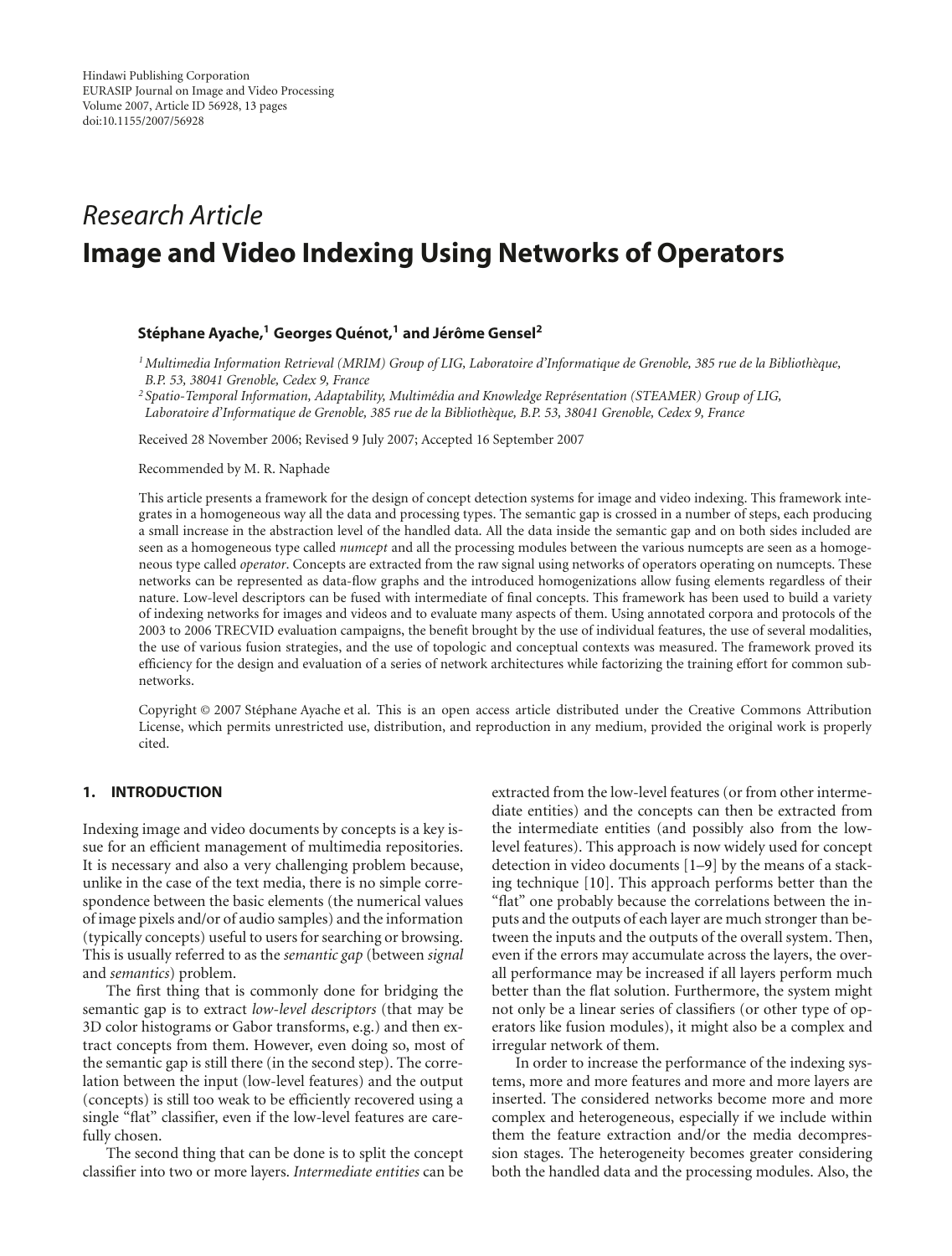status of the intermediate entities as related either to signal or to semantics becomes less and less clear. This is why we propose a unified framework that hides the unnecessary heterogeneities and distinctions between them and keeps only one type of entity covering everything from media samples to concepts (included) and one type of processing module also covering everything from decompressors or feature extractors to classifiers or fusion modules. In the following, we call these entities and modules *numcepts* and *operators*. This approach also allows describing and manipulating the networks of heterogeneous operators using a *functional programming* (FP) style [\[11,](#page-12-2) [12](#page-12-3)].

For image and video indexing, many visual and text features have been considered. The text input may come from the context (if the image appears within a web page, e.g.) or from associated metadata. In the case of video, it may come from speech transcription using ASR or from closed captions when available.

On the visual side, *local* and *global* features can be used. Local features are associated to image parts (small patches or regions obtained by automatic image segmentations, e.g.) while global features are associated to the whole image. Local features usually appear several times within an image descriptions. Local and global visual features can represent various aspects of the image or video contents (color and texture, e.g.) and in different ways for local and global descriptions. The use of local features allows representing the *topological* context for the occurrence of a given concept like in discriminative random fields [\[13](#page-12-4)], for instance. Another source of context for the detection of a concept is the result of the detection of other concepts [\[14\]](#page-12-5), which we call the *conceptual* context.

On the textual side, different features may also be considered like word distributions or occurrences of named entities. We introduced a new one which we call "topic concepts" [\[15](#page-12-6)] which is related to the detection of predefined categories.

The most successful approaches (cited above) tend to use features as varied as possible and as numerous as possible. They also tend to use the available contexts as mush as possible through the ways these features are combined. There are many ways to choose which features to combine with which other features and many ways to choose how to combine them. These combinations, usually called *fusion* can be done according to various strategies, the most common ones uses the *early* and *late* schemes [\[16](#page-12-7)]. We also introduced the *kernel* fusion scheme for concept indexing in video documents [\[17](#page-12-8)] which is applicable to the case of kernel-based classifiers like support vector machines (SVMs) [\[18](#page-12-9)].

The NIST TRECVID benchmark [\[19\]](#page-12-10) created a task dedicated to the evaluation of the performance of concept detection. In the 2005 and 2006 editions, the concepts to be detected were selected within the large-scale concept ontology for multimedia (LSCOM) [\[20\]](#page-12-11).

In this paper, we present the numcepts and operators framework and several experiments that we conducted within its context. In Sections [2](#page-1-0) and [3,](#page-3-0) we present the framework and some application examples. In [Section 4,](#page-5-0) we present experiments using the topological and conceptual contexts and, in [Section 5,](#page-6-0) we present experiments using the "topic concepts." In both cases, the relative performances of the various features and of their combinations using various fusion strategies are compared in the context of the TRECVID benchmarks. Finally, in [Section 6,](#page-7-0) we present the results obtained in the official TRECVID 2006 evaluation.

## <span id="page-1-0"></span>**2. NUMCEPTS AND OPERATORS**

*Numcepts* are introduced for clarifying, generalizing, and unifying several concepts used in information processing between the digital (or signal) level and the conceptual (or semantic) level. We find that there are many types of objects like signal, pixels, samples, descriptors, character strings, features, contours, regions, blobs, points of interests, shapes, shading, motion vectors, intermediate concepts, proto-concepts, patch-concepts, percepts, topics, concepts, relations, and so forth. All of them are not exclusive and their meaning may differ according to authors. This is amplified in the context of approaches using layers or networks (inspired from "stacking" [\[10\]](#page-12-1) and currently the most efficient) that make use of *intermediate entities* that are no longer clearly either numerical descriptors in the classical sense or concepts also in the classical sense (i.e., something having a meaning for a human being).

The *numcept* term is derived from the *number* (or *num*erical description) and con*cept* (or *conceptual* description) terms and it aims at describing something that generalizes and unifies these two types of things that are often considered as qualitatively different. Indeed, one of the main difficulties in bridging the semantic gap comes from the difference of nature that one intuitively perceives between these two types of information or levels, traditionally called *signal level* and *semantic level*.

From the computer point of view (i.e., from the point of view of an information processing system), such a qualitative difference does not actually exist. All the considered elements, whatever their abstraction level, are represented in a digital form (using numbers). This is only the way in which a human being will interpret these elements that can produce a qualitative difference between them. Indeed, one will always recognize as numerical image pixels or audio samples and one will always recognize as conceptual some output given at the other extremity of the information processing chain like the labels of the various concepts seen in an image (or the association of binary or real values to these labels).

If the system goes directly from the beginning (e.g., image pixels) to the end (e.g., probability of appearance of visual concepts) in a single step through a "black box" type classifier (either from the raw signal or from preprocessed signal, Gabor transform or three-dimensional color histogram of it, e.g.), the case is quite clear: the semantic gap is crossed (with a certain probability) in a single step and the numerical or conceptual status of what comes in and goes out of it is also clear. There is no problem in seeing a difference of nature between them.

On the other hand, if the system goes from the beginning to the end in several steps with black boxes placed serially or arranged in a complex network, possibly even including feedbacks, the numerical or conceptual status of the various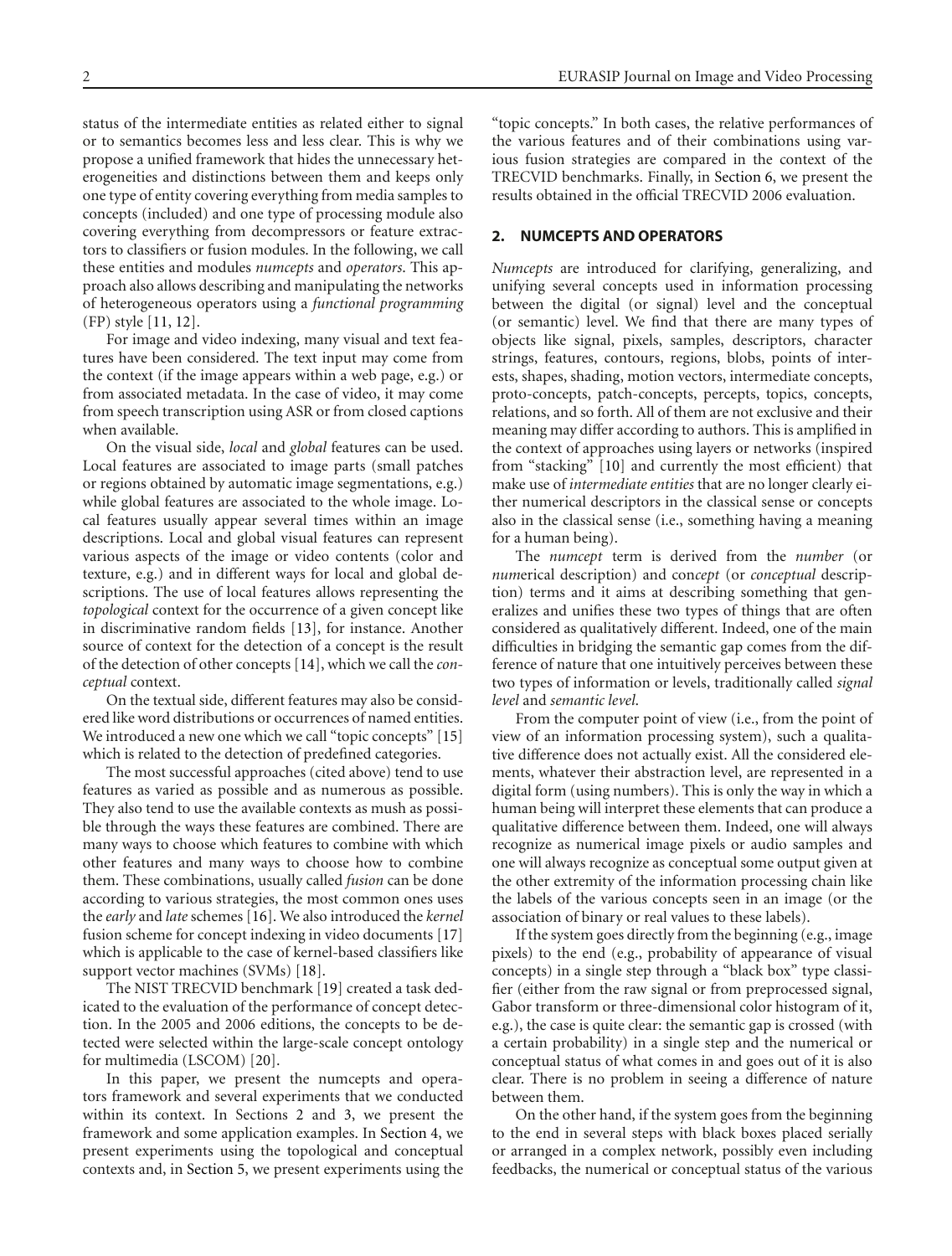elements that circulate on the various links between the black boxes becomes less clear. There are still clearly numerical and clearly conceptual descriptions at both ends, possibly also in the few first of the few last layers, but it may happen that what is present in the most intermediate levels does not clearly fall in one or the other category. That may be the case, for instance, if what is found at such intermediate level is the result of an automatic clustering process (that may produce or not or in a disputable way clusters that are meaningful to human beings). That may also be the case for what have been defined as "intermediate concepts," "percepts" or "protoconcepts" in some approaches. It is then no longer possible to clearly identify the black boxes across which the semantic gap has been crossed. The introduction of a formal intermediate level does not help much, the fuzziness of the frontiers between the levels remains.

Rather than considering and formalizing several qualitative differences like signal level, intermediate level, semantic level, or still others, we propose instead to ignore any such qualitative difference and to consider them as irrelevant for our problems. *Numcepts* are the only type of objects that will be manipulated from the beginning to the end (and including the beginning and the end). Similarly and to keep coherence, we propose to consider only *operators* or *modules* taking as inputs only numcepts and producing as outputs only numcepts and to ignore any possible qualitative difference among them. Decompressors, descriptor extractors, supervised or unsupervised classifiers, fusion modules, and so forth will all appear as operators, whatever their level of abstraction and however they are actually implemented.

While doing these types of unification, we have made little progress from the practical point of view but we nevertheless moved from a heterogeneous approach to an homogeneous approach and we got rid of the rigidities of approaches layered according to predefined schemes (e.g., classifying the processing in low, middle, and high levels). This way of seeing things does not radically change things but it offers more flexibility and freedom in the design and the implementation of concept indexing systems. It permits to consider rich and varied architectures without thinking about the type of data handled or about the type of operator used. Any combination of data and operator type becomes possible and subject to experimental exploration. A numcept may be defined only by the way it is produced (computed or learned) from other numcepts and its use may be justified only by the gain in performance it is able to bring when introduced in an indexing system and this without having to wonder about its possible semantic level or about what it may actually represent or mean. A (partially) blind approach similar to natural selection becomes possible at all the levels of the system, equally for numcepts, for operators, and for the network architecture.

The considered systems are still designed for semantic indexing: as a whole they still take as inputs the numerical values of image pixels and/or audio samples, for instance, and they produce also numerical values that are associated to labels that (generally) correspond to something having a meaning for a human being. Also, this does not require that we forget everything we know about what has already been

tried and identified as useful in the context of more rigid or heterogeneous approaches. These may be used as starting points, for instance. We may still consider the classical categories for various types of numcepts and operators whenever this appears possible and useful but we will ignore them and we will not be limited by them when they make little sense or imply unnecessary restrictions.

From a practical point of view, numcepts always are numerical structures. They can be either scalars or vectors or multidimensional arrays. They can also be irregular structures like sets of points of interest. The details of the practical implementation are not much relevant to the approach. The important point is that numcepts can have some types and that the operators that use them as inputs or outputs have to be of compatible types (possibly supporting overloading). The most common type is the vector of real numbers. It may include scalars, vectors, and multidimensional arrays if these can be linearized without loss of useful information.

Operators may also be of many types regarding the way they process numcepts. They may be fully explicitly described like a Gabor transform for feature extraction or like a majority decision module for fusion. They also may be implicitly defined, typically by learning from a set of samples and a learning algorithm. This learning may be supervised (classifiers) or unsupervised (clustering tools). Finally, the description of operators may also include some parameters like the number of bins in color histograms, the number of classes in a clustering tool, or some thresholds.

The "numcepts and operators" approach becomes interesting when large and complex networks are considered. It is able to handle multimodality, multiple features, multiple scales (local, intermediate, and global for the visual modality), and multiple contexts. It is likely that a high level of complexity for the operator networks will be necessary to achieve a good accuracy for concept detection in open application areas. The increase in complexity will be a challenge because of the combinatorial explosion of the possibilities of choosing and combining numcepts and operators. In the context of this approach, the operator networks of themselves can be learned through automatic generation and evaluation using for instance genetic algorithms. There will be a need for powerful tools for describing, handling, executing and evaluating all these possible architectures. One possibility for that is to use the formalism of *functional programming* over numcepts and operators.

We did not implement yet the automatic generation and evaluation of operator networks but we did generate variations in a systematic way and evaluated them. Some of these experimentations are reported in the next two sections. More information can be found in [\[7](#page-11-2), [15,](#page-12-6) [17,](#page-12-8) [21\]](#page-12-12).

The "numcepts and operators" approach has similarities with other works that also makes use of low level and intermediate features to detect the high-level semantic concepts using classifiers and fusion techniques like, for instance, [\[5,](#page-11-3) [22\]](#page-12-13). Most of these works can be expressed within the "numcepts and operators" framework which is a generalization of them. The semantic value chain analysis [\[22](#page-12-13)], for instance, corresponds to a sequence of operators that focuses sequentially on the contents, the style, and the context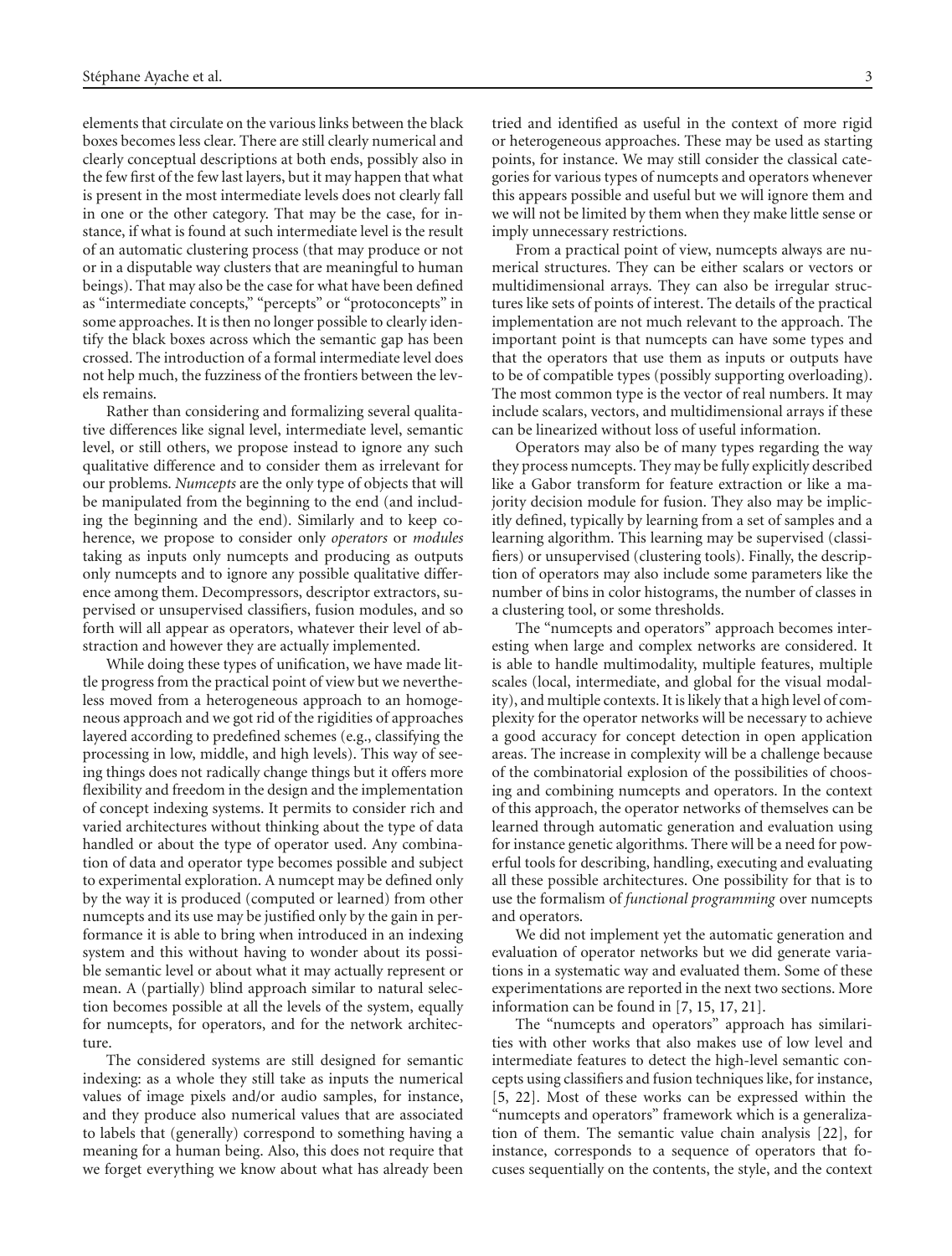aspects in order to refine the classification. There are also some similarities in the details of the instantiation between this work and the networks that we experimented, especially for the content and context aspects. What the framework brings is a greater level of generality, a greater flexibility, and an environment for the generation, evaluation, and the selection of network architectures.

There are some similarities between the way such network operates and the way the human brain might operate: both are (or seem to be) constituted of modules arranged in networks, both begin by processing feature separately by modalities and separately within modalities (color, texture, and motion, e.g.), both fuse the results of feature extraction using cascaded layers and both somehow manipulate very different type of data with very different type of processing modules somehow using a quite uniform type of "packaging" for them. Moreover, the features that are selected in practice for the low-level layers are also quite similar both for the audio and image processing.

[Figure 1](#page-4-0) gives an example of a complex network that could be used for the detection of a complex concept. Such networks may be adapted for the concepts they target or they may be generic.

## <span id="page-3-0"></span>**3. NUMCEPTS FOR IMAGE AND VIDEO INDEXING**

We consider a variety of numcepts for the building of indexing networks. We chose them at several levels (low and intermediate) and for several modalities (image and text). Intermediate numcepts are built from low-level ones and using an annotated corpus (e.g., TRECVID/LSCOM or Reuters). The operators that generate these intermediate numcepts are based on support vector machines (SVMs) [\[18](#page-12-9)]. Low-level numcepts are themselves generated from the raw image or from the text signal by explicit operators (moments, histograms, Gabor transforms, or optical flow), some of them being parameterizable. Text itself comes from an automatic speech recognition (ASR) operator applied to the raw audio signal.

All the classifiers used in our experiments are SVM classifiers. We use the libsvm implementation [\[23](#page-12-14)]. We use RBF kernels, and their parameters are always automatically adjusted by a five-fold cross-validation on the training set.

## *3.1. Visual numcepts*

Many visual features can be considered. We made some choices that may be arbitrary but they follow the main trends in the domain as they include both local and global image representations and the classical color, texture, and motion aspects. These choices have been made for a baseline system. The main goal here is to explore the use of context for concept indexing. We want to study and evaluate various ways of doing it by combining operators into networks. In further work, we plan to enrich and optimize the set and characteristics of low-level features, especially for video content indexing. Currently, we expect to obtain representative results from the current set of low-level features.

#### *3.1.1. Local visual feature numcepts*

Local visual feature numcepts are computed on image patches. The patch size has been chosen to be small enough to generally include only one visual concept and large enough so that there are not too many of them and so that some significant statistics can be computed within them. For MPEG-1 video images of typical size of  $352 \times 264$  pixels, we consider 260 (20  $\times$  13) overlapping patches of 32  $\times$  32 pixels. For each image patch, the corresponding local visual feature numcept includes (low-level features) the following:

- (i) 2 spatial coordinates (of the center of the patch in the image),
- (ii) 9 color components (RGB means, variances, and covariances),
- (iii) 24 texture components (8 orientations  $\times$  3 scales Gabor transform),
- (iv) 7 motion components (the central velocity components plus the mean, variance, and covariance of the velocity components within the patch; a velocity vector is computed for every image pixel using an optical flow tool [\[24\]](#page-12-15) on the whole image).

## *3.1.2. Global visual feature numcepts*

Global visual feature numcepts are computed on the whole image. They include (low-level features) the following:

- (i) 64 color components  $(4 \times 4 \times 4$  color histogram),
- (ii) 40 texture components (8 orientations  $\times$  5 scales Gabor transform),
- (iii) 5 motion components (the mean, variance, and covariance of the velocity components within the image).

## *3.1.3. Local intermediate numcepts*

Local intermediate numcepts are computed on image patches from the local visual feature numcepts. They are learned from images in which classical concepts have been manually annotated. Each of them learned using a single SVM classifier; for a given local intermediate numcept, the same classifier is applied to all the patches within the image. We selected 15 classical concepts that were learned using the manual local concept annotation from the TRECVID 2003 and 2005 collaborative annotation [\[25](#page-12-16)] that was cleaned up and enriched. These 15 concepts are Animal, Building, Car, Cartoon, Crowd, Fire, Flag-US, Greenery, Maps, Road, Sea, Skin\_face, Sky, Sports, and Studio\_background.

The local intermediate numcepts can be interpreted as local instances of the original classical concepts they have been learned from. They indeed can be used as a basis for the detection of the same concepts at the image level. However, they have been designed for a use in a broader context: they are intended to be used as a basis for the detection on many other concepts, related or not to the learned one, whether or not they are relevant to the targeted concepts and whether or not they are accurately recognized.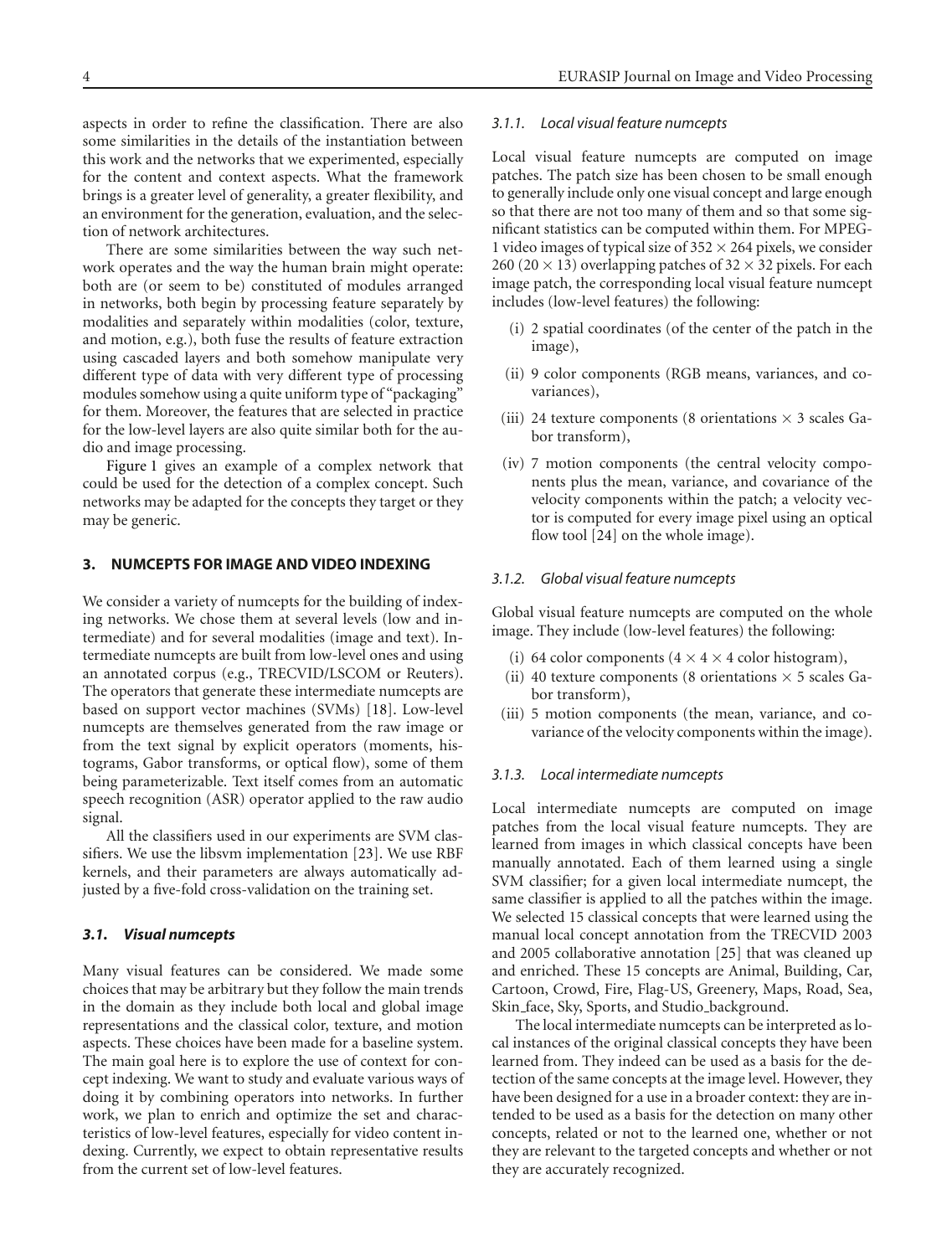

<span id="page-4-0"></span>Figure 1: Example of a network of operators for the detection of a complex concept.

Local intermediate numcepts can be seen as a new raw material comparable to low-level features and that can be used as such for higher-level numcept extraction. From this respect, they have the advantage of being placed at a higher level inside the semantic gap as they are derived from something that had some meaning at the semantic level, even if what they are used for is not related to what they have been learnt from. They may somehow implicitly grasp some color/texture/motion/location combinations that are relevant beyond the original concepts which they are derived from. Another advantage is that a large number of concepts can be derived from a small number of them. This is quite efficient in practice since only the local intermediate numcepts need to be manually annotated at the region level (which is costly) while the targeted concepts only need to be annotated at the image level for learning.

When considered only as new raw material for higher level classification, local intermediate numcepts do not need to be accurately recognized. What is used in the subsequent layers is not the actual presence of the original concept but some learnt combination of the lower-level features. Poor recognition does not hurt the subsequent layers because they are trained using what has been learnt, not with what was supposed to be recognized. From their point of view, what is important is that the local intermediate numcepts are consistent between the training and test sets and that they grasp something meaningful in some sense.

#### *3.2. Textual numcepts*

Textual numcepts are derived from the textual transcription of the audio track of video documents which is obtained by automatic speech transcription (ASR) possibly followed by machine translation (MT) if the source language is not English. Text may also be extracted from the context of occurrence or from metadata. The textual numcepts are computed on audio speech segments as they come from the ASR output. Then, each video key frame is assigned the textual numcepts of the speech segment they fall into or those of the closest speech segment if do not all within one. Two types of text numcepts are considered. The first one is a low-level one is derived only from the raw text data. The second one is derived from the raw text data and from an external text corpus annotated by categories.

## *3.2.1. Text numcepts*

Text numcepts are computed on audio segments of the ASR or ASR/MT transcription. A list of 2500 terms associated to a target concept is built considering the most frequent ones excluding stop words. A list is built for each final target concept. The text numcept is a vector of boolean values whose components are 0 or 1 if the term is absent or present in the audio segment.

#### *3.2.2. Topic numcepts*

Topic numcepts are derived from the speech transcription. We used 103 categories of the TREC Reuters (RCV1) collection [\[26](#page-12-17)] to classify each speech segment. The advantages of extracting such concepts from the Reuters collection are that they cover a large panel of news topics and they are obviously human understandable. Thus, they can be used for video search tasks. Examples of such topics are Economics, Disasters, Sports, and Weather. The Reuters collection contains about 810 000 text news items in the years 1996 and 1997.

We constructed a vector representation for each speech segment by applying stop-list and stemming. Also, in order to avoid noisy classification, we reduced the number of input terms. While the whole collection contains more than 250 000 terms, we have experimentally found that considering the top 2500 frequently occurring terms gives the better classification results on the Reuters collection. We built a prototype vector of each topic category on the Reuters collection and apply a Rocchio classification on each speech segment.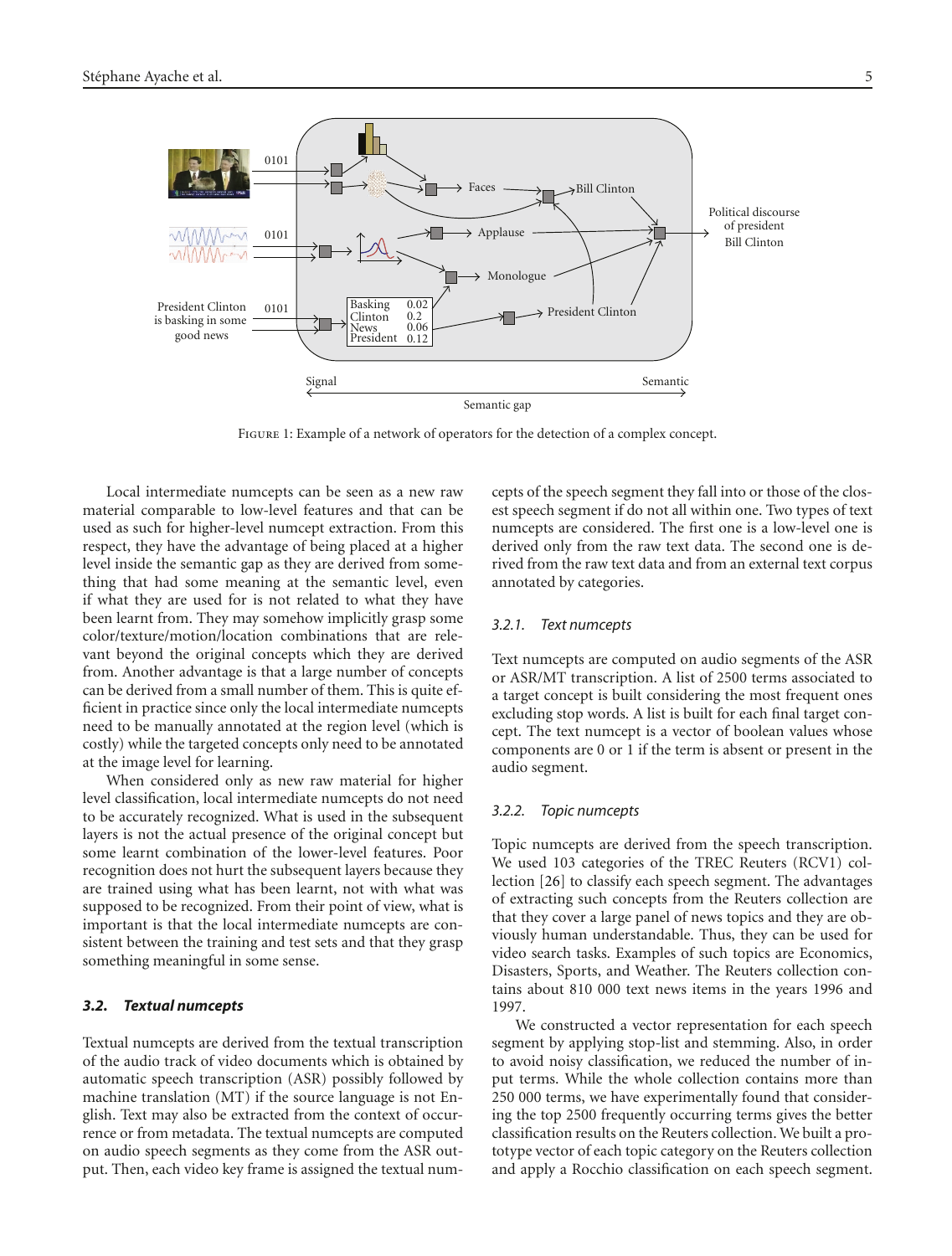Such granularity is expected to provide robustness in terms of covered concepts as each speaker turn should be related to a single topic.

Our assumption is that the statistical distributions of the Reuters corpus and of target documents are similar enough to obtain relevant results. Like in the case of visual intermediate concepts, it is not necessary that these numcepts are accurately recognized or actually relevant for the targeted final concept. They can also be considered as new raw material and what is important is that the topic numcepts are consistent between the training and test sets and that they grasp something meaningful in some sense.

For each audio segment, the numcept is a vector of real values with one component per Reuters category. This value is the score of the audio segment for the corresponding category.

# <span id="page-5-0"></span>**4. USE OF THE CONTEXT IN NETWORK OF OPERATORS**

We conducted several experiments with various networks of classifiers. All the classifiers, including those used for fusion, were implemented with support vector machines (SVMs) [\[18](#page-12-9)] using the libsvm package [\[23\]](#page-12-14). We first tried networks that make use of topologic and semantic contexts. They are described here considering only the use of local visual features and/or with local intermediate numcepts.

[Figure 2](#page-6-1) shows the overall architecture of our framework and how classifiers are combined for the use of the topologic context and of the semantic context. Six different networks are actually shown in this figure and some of them share some subparts. The six outputs are numbered from 1 to 6. The first three make use only of the topologic context [\(Section 4.1\)](#page-5-1), the last three make use of topologic and semantic contexts [\(Section 4.2\)](#page-5-2).

#### <span id="page-5-1"></span>*4.1. Use of the topologic context*

The idea behind the use of topologic context is that the confidence (or score) for a single patch (and for the whole image) could be computed more accurately by taking into account the confidences obtained for other patches in the image for the same concept. This idea has been used, for instance, in the work of Kumar and Hebert [\[13](#page-12-4)] and it could be used in a similar way within our framework. In our work, however, it is currently implemented only at the image level and this means that the decision at the image level is taken considering the set of the local decisions along with their locations.

We studied three network organizations to evaluate the effect of using the topologic context in concept detection at the image level. The first one is a baseline in which no context (either topologic or semantic) is used. The second one uses the topologic context in a flat (single layer) way while the third uses the topologic context in a serial (two layers) way.

In this part, we consider concepts independently one from another. Concept classifiers are trained independently from each other whatever their levels. In the following, *N* will be the number of concepts considered, *P* will be the number of patches used (260 in our experiments), and *F* will be the

number of low-level feature vectors components (35 in our experiments, motion was not used there).

## *4.1.1. Baseline, no context, one level (1)*

In order to evaluate the patch level alone, we define an image score based on the patch confidence values. To do so, we simply compute the average of all of the patch confidence scores. This baseline is very basic, it does not take into account any spatial or semantic context. We have here *N* classifiers, each with *F* inputs and 1 output. Each of them is called *P* times on a given image and the *P* output values are averaged.

## *4.1.2. Topologic context, flat, one level (2)*

The "flat" network directly computes scores at the image level from feature vectors. We have here *N* classifiers, each with  $F \times P$  inputs and 1 output. Each of them is called only once on a given image and the single output value is taken as the image score. This network organization is not very scalable and requires a lot of training data and training times because of the large number of inputs of the classifiers.

## *4.1.3. Topologic context, serial, two levels (3)*

The "serial" network is similar to the baseline one. The difference is that the scores at the image level are computed by a second level of classifiers instead of averaging. We have here *N* level<sub>-1</sub> classifiers, each with *F* inputs and 1 output and *N* level 2 classifiers, each with *P* inputs and 1 output. Each level 1 classifier is called *P* times on a given image and its *P* output values are passed to the corresponding level\_2 classifier which is called only once. Topologic context is taken into account by concatenating patches confidence value in a vector.

## <span id="page-5-2"></span>*4.2. Use of topologic and semantic contexts*

We studied three other network organizations to evaluate the effect of using additionally the semantic context in concept detection at the image level. We still include outputs from the patch level, but we do so using the outputs related to all other concepts for the detection of any given concept. We are now considering concepts as related one to each other (and no longer independently one from another). The concept scores are combined using an additional level of SVM classifier (late fusion scheme).

## *4.2.1. Topologic and semantic contexts, sequential, three levels (4)*

The fourth network simply takes the output of the third one (topologic context, serial, two levels) and adds a third level that uses the scores computed for all concepts to reevaluate the score of a given concept. We have additionally here *N* level 3 classifiers, each with *N* inputs and 1 output. Each level\_3 classifier is called only once on a given image.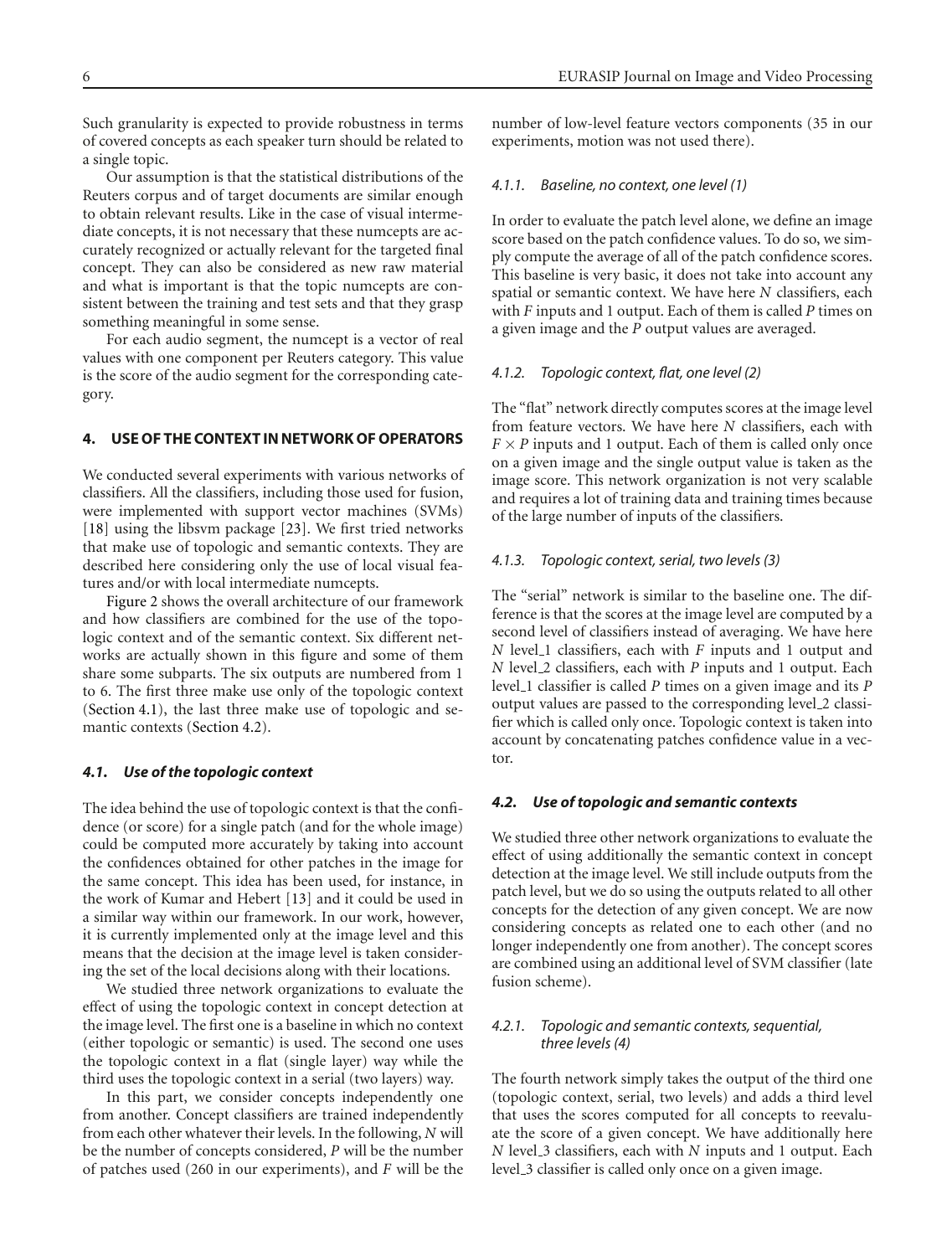

<span id="page-6-1"></span>FIGURE 2: Networks of operators for evaluating the use of context.

## *4.2.2. Topologic and semantic contexts, parallel, two levels (5)*

The fifth network is similar to the previous version except that the last two levels have been flattened and merged into a single classifier. The difference is similar to the difference between the serial and flat versions of the networks that use only the topologic context. We have here *N* level\_1 classifiers, each with *F* inputs and 1 output and *N* level 2 classifiers, each with  $N \times P$  inputs and 1 output. All level 1 classifiers are called *P* times on a given image and their  $N \times P$  output values are passed to the corresponding level 2 classifier which is called only once.

# *4.2.3. Topologic and semantic contexts, parallel, three levels (6)*

The previous network suffers from the same limitation as the other flattened version is not very scalable and requires a lot of training data and training times because of the large number of inputs of the classifiers. The flattening, however, permits to use the topologic and semantic information in parallel and in a correlated way. The sequential organization, on the contrary, though making use of both pieces of information does it in a noncorrelated way.

The sixth network organization tries to keep both contexts correlated (though less coupled) while avoiding the curse of dimensionality problem. The  $N \times P$  number of inputs is replaced by  $N + P$ . The architecture is a kind of hybrid between the two previous ones. It is the same as in the sequential case but *P* inputs are added to the classifiers *f* the last level. These *P* inputs come directly from the output of the first level but for the corresponding concept only (instead of the output from all *P* patches times all *N* like in the flattened case).

## <span id="page-6-2"></span><span id="page-6-0"></span>**5. FUSION USING NUMCEPTS AND OPERATORS**

## *5.1. Early and late fusion*

We consider here the early and late well-known fusion strategies as follows:

- (i) *One-level fusion.* In a one-level fusion process, intermediate features or concepts are concatenated into a single flat classifier, as in an early fusion scheme [\[16](#page-12-7)]. Such a scheme takes advantage of the use of the semantic-topologic context from visual local concepts, and semantic context from topic concepts and visual global features. However, it is constrained by the curse of dimensionality problem. Also, the small numbers of topic concepts and global features compared to the huge amount of local concepts can be problematic: the final score might strongly depend upon the local concepts.
- (ii) *Two-level fusion.* In a two-level fusion scheme, we classify high-level concepts from each modality separately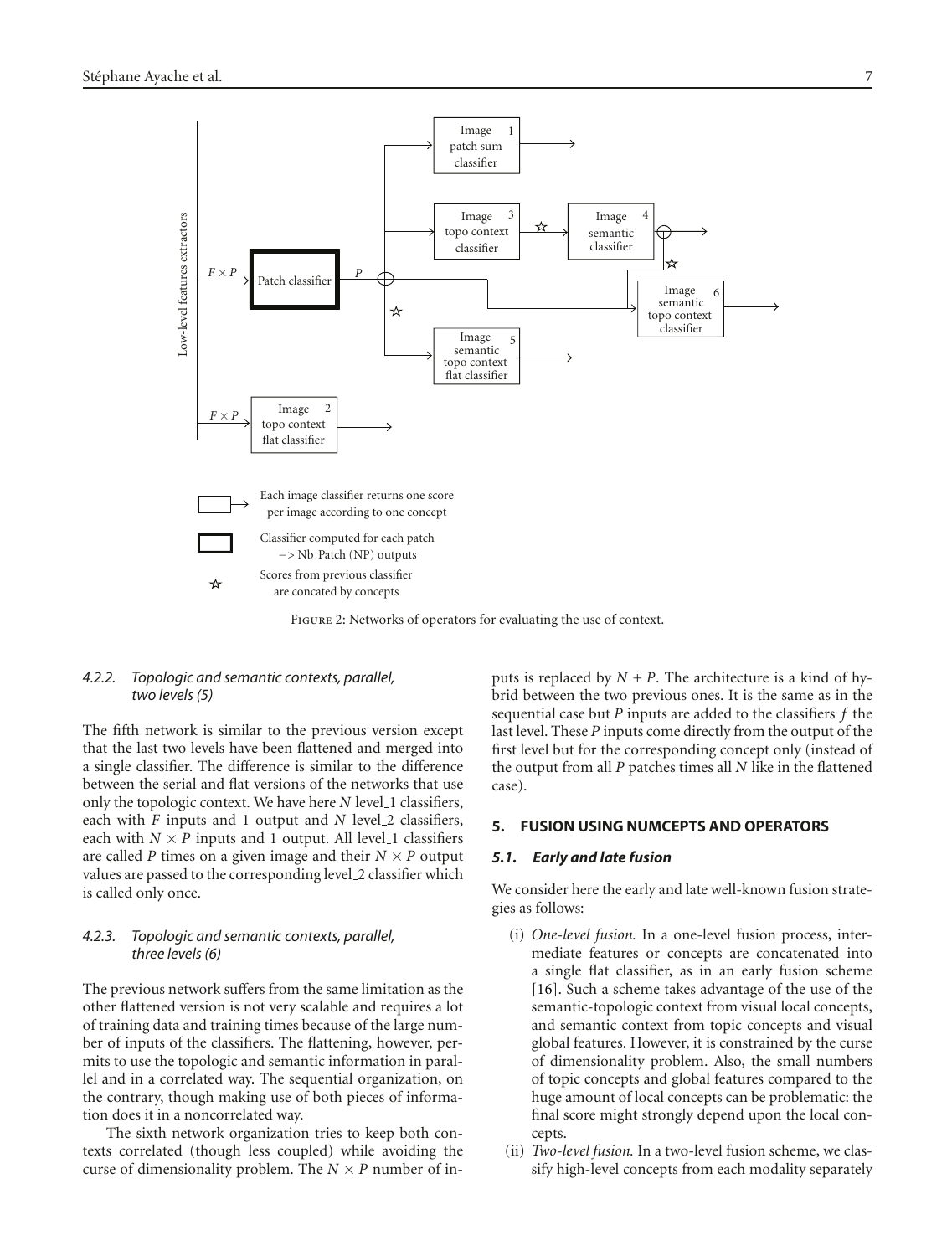at a first level of fusion. Then, we merge the obtained outputs into a second-layer classifier. We investigate the following possible combinations. Classifying each high-level concept with intermediate classifiers then merging outputs into a second-level classifier is equivalent to the late fusion defined in [\[16](#page-12-7)]. Using more than two kinds of intermediate classifiers, we can also combine pair wise intermediate classifiers separately and then combine given scores in a higher classifier. For instance, we can first merge and classify global features with topic concepts and then combine the given score with outputs of local concept classifiers in a higher classifier. Another possibility is to merge separately local concepts with global features and local concepts with topic concepts, then to combine the given scores in a higher level classifier. Advantages of such schemes are numerous: the second-layer fusion classifier avoids the problem of unbalanced inputs, and keeps both topologic and semantic contexts at several abstraction levels.

These two fusion strategies can be used in several ways including a mix of both since we consider more than two types of input numcepts. We actually consider here four of them: "text," "topics," "local intermediate," and "global" numcepts as described in [Section 3](#page-3-0) (direct "local features" are not considered here). These numcepts are of different modalities (text and image) and of different semantic level (low and intermediate). We use the "*A*−*B*" notation for the early fusion of numcepts *A* and *B* and the "*A* + *B*" notation for the late fusion of numcepts *A* and *B*. We also use "lo," "gl," and "to" as short names for "local," "global," and "topic" numcepts, respectively.

[Figure 3](#page-8-0) shows the overall architecture of our framework and how classifiers are combined for evaluation of the various fusion strategies. Ten different networks are actually shown in this figure and several of them share some subparts. The ten outputs are labeled according to the way the fusion is done, as follows.

- (i) First, the target concepts can be computed using only one type of numcept as input. In these cases, there is no fusion at all and the labels are simply the name of the used numcepts: "text," "topics," "local," and "global." These cases are defined to constitute baselines against which the various fusion strategies will be evaluated.
- (ii) Second, early fusion schemes are used. Not all combinations are tried. The combinations are labeled using the first two letters of the fused numcepts separated by a minus sign that represents the early fusion of the classifiers that use them. The "lo-to," "gl–to," and "logl–to" combinations have been selected.
- (iii) Third, late fusion schemes are used, not only between the original numcepts but also between them and/or the numcepts resulting from an early fusion of them. Again, not all combinations are tried. The combination are labeled using the first two letters of the fused numcepts or the label of the previous early fusion separated by a plus sign that represent the late fusion of the classifiers that use them. The "lo+gl+to," "lo+gl–to,"

and "lo-to+gl–to" combinations have been selected (in this notation, the minus sign has precedence over the plus sign).

In [Figure 3,](#page-8-0) *F* and *P* are, respectively, the number of lowlevel features computed on each image patch and the number of patches, *G* is the number of low-level features computed on the whole image, *V* is the number of local intermediate numcepts computed, *N* is the number of raw text features, and *T* is the number of topic numcepts computed.

## *5.2. Kernel fusion*

In this part, we consider a third fusion scheme which is called "kernel fusion." It is intermediate between early and late fusion and offers advantages from both. It is applicable when classifiers are of the same type and based on the use of a kernel that combines sample vectors like SVM. A fused kernel is built by applying a combining function (typically sum or product) to the kernels associated to the different sources. The rest of the classifier remains the same [\[27\]](#page-12-18).

## <span id="page-7-0"></span>**6. EXPERIMENTS**

The objective of this part of the work is to validate our assumptions and to quantify the benefits that can be obtained from various types of numcepts and from contextual information.

#### *6.1. Evaluation of the use of the context*

We conducted several experiments using the corpus developed in the TRECVID 2003 Collaborative Annotation effort [\[25](#page-12-16)] in order to study different fusion strategies over local visual numcepts. We used the trec eval tool and TRECVID protocol, that is, return a ranked list of 2000 top images. The considered corpus contains 48 104 key frames. We split it into 50% training set and 50% test set.

We focus here on 5 concepts which can be extracted as patch-level: Building, Sky, Greenery, Skin face, and Studio Setting Background. We choose them because of their semantics relationships. Building, Sky, Greenery are closer than others. Additionally, Skin face and Studio Setting Background occur often together. In this part, the final targeted concepts are the same as those that have been used for the definition of the local intermediate numcepts.

We used SVM classifier with RBF Kernel, because it has shown good classification results in many fields, especially in CBIR [\[28](#page-12-19)]. We use cross-validation for parameter selection, using grid search tool to select the best combination of parameters *C* and gamma (out of 110).

In order to obtain the training set, we extracted patches from annotated regions; it is easy to get many patches by performing overlapped patches. Annotating whole images is harder as annotators must observe each one.

We collected many positive samples for patches annotation, and defined experimentally a threshold for maximum numbers of positive samples. We found that 2048 positive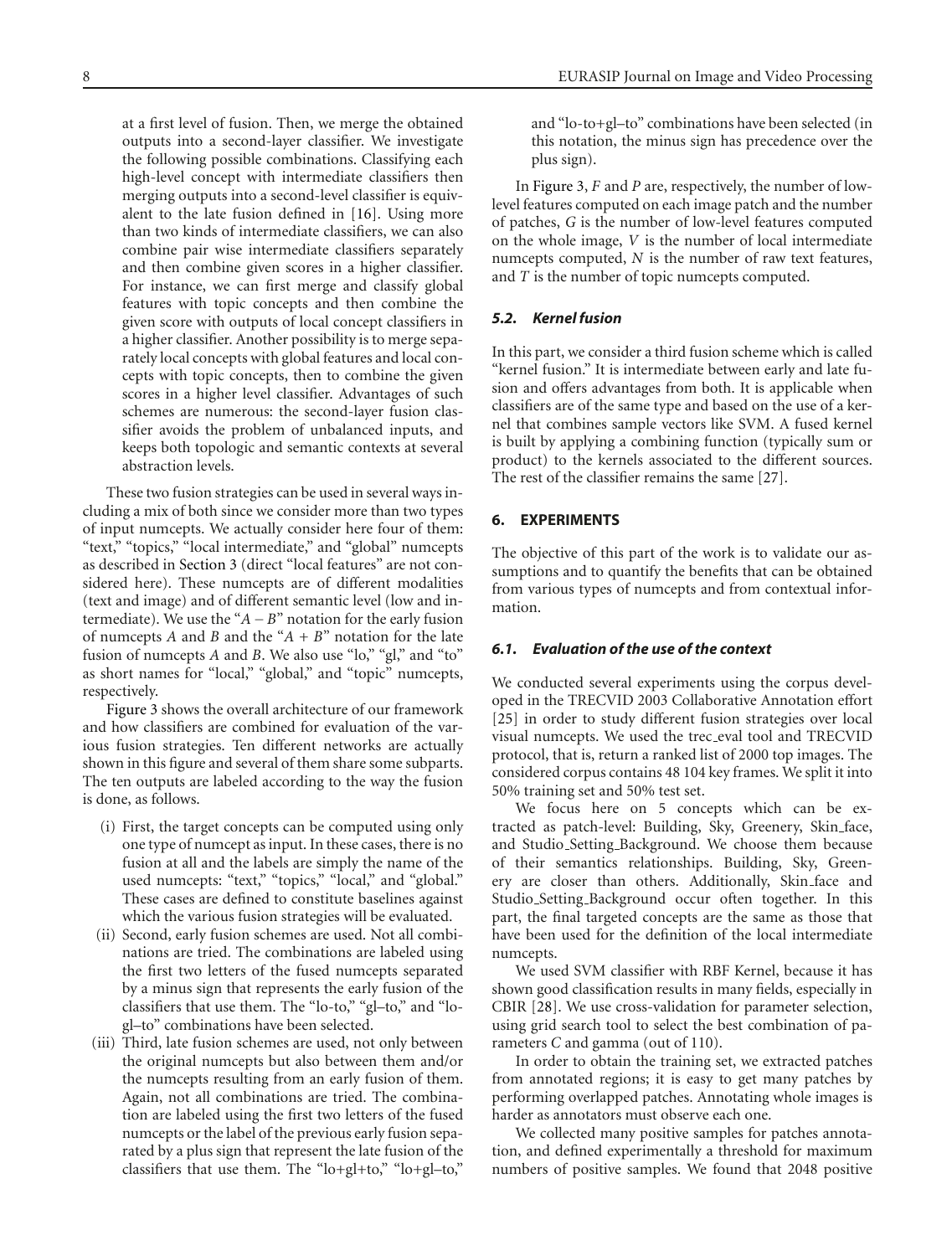

<span id="page-8-0"></span>Figure 3: Networks of operators for evaluating fusion strategies.

samples is a good compromise to obtain good accuracy with smaller training time. Also, we found that using twice as many negative samples as positive samples is a good compromise. Finally, we randomly choose negative samples. [Table 1](#page-9-0) shows the number of positive image examples for each concept.

[Table 1](#page-9-0) shows the relative performance and training time for the detection of five concepts and for the six network organizations considered in Sections [4.1](#page-5-1) and [4.2.](#page-5-2) As expected, the flattened version requires much more training time. For the presented times, we added the training times of each intermediate levels and included the cross-validation time. Also, the cross-validation process can be performed in parallel [\[23\]](#page-12-14), we used 11 3 Ghz Pentium-4 processors. The reported results are for one single processor.

The use of topologic context improves the performance over the baseline and combined with the semantic context improves it even further. The performance of the three-level sequential classifier is poorer than the two-level serial one. This may be due to the lack of information of his final level classifier, which have *N* (currently 5) inputs only. This may change when a much higher number of concepts are used.

For the networks which use both topologic and semantic contexts, the hybrid version has an intermediate performance between the sequential and parallel flattened versions. The two-level version has the better performance as it merges more information. However, it does not scale well with the number of concepts while the hybrid version suffers much less from this limitation and should perform better with more concepts. Also, by comparing second and fifth networks results, we can conclude that dimensionality reduction induced by our approach is really significant, in term of both accuracy and computational time.

#### *6.2. Evaluation of early and late fusion strategies*

We have evaluated the use of visual and topic concepts and their combination for concepts detection in the conditions of the TRECVID 2005 evaluation. We show the 10 high-level concepts classification results evaluated with the trec eval tool using the provided ground truth, and compare our results with the median over all participants. We have used a subset of the training set in order to exploit the speech transcription of the samples. As the quality of TRECVID 2005 transcription is quite noisy due to both transcription and translation from Chinese and Arabic videos, some video shots do not have any corresponding speech transcription. In order to compare visual only runs with topic concept based runs, we have trained all classifiers using only key frames whose transcript is not empty. In average, we have used about 300 positives samples and twice as many negative samples.

It has been shown in [\[26\]](#page-12-17) that SVM outperforms a Rocchio classifier on text classification. In this experiment, we first show the improvement brought by the topic concepts based classification by comparing with an SVM text classifier based on the uttered speech occurring in a shot after same text analysis as topic classifiers. Then, we give some evidence of the relevance of using topic concepts, by showing the improvement of unimodal runs when combined with the topic concepts. In a second step, we compare one-level fusion with two-level fusion for combining intermediate concepts. We have implemented several two-level fusion schemes to merge the output of intermediate classifiers [\(Section 5.1\)](#page-6-2). Particularly, we show that pair wise combinations schemes can increase high-level concepts classification.

We used an SVM classifier with RBF kernels as it has proved good performance in many fields, especially in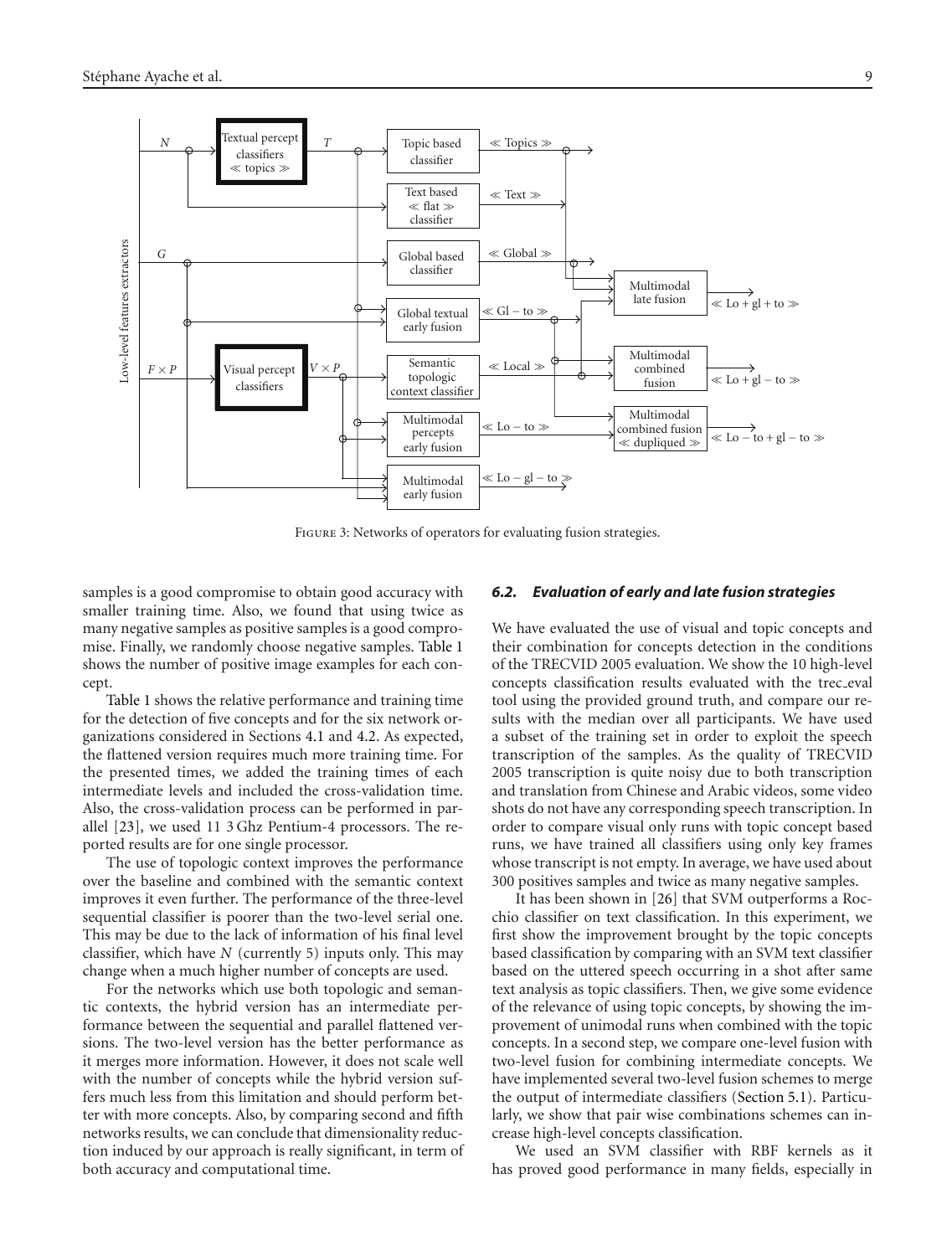|                                                  | Build. | Sky   | Stud. | Green. | Skin. | All   | Time |
|--------------------------------------------------|--------|-------|-------|--------|-------|-------|------|
| Baseline, no context, one level (1)              | 0.341  | 0.161 | 0.409 | 0.626  | 0.158 | 0.339 | 396  |
| Topologic context, flat, one level (2)           | 0.193  | 0.545 | 0.890 | 0.462  | 0.342 | 0.487 | 836  |
| Topologic context, serial, two levels (3)        | 0.308  | 0.433 | 0.767 | 0.721  | 0.456 | 0.537 | 418  |
| Topo. and semantic, sequential, three levels (4) | 0.282  | 0.404 | 0.650 | 0.723  | 0.439 | 0.500 | 459  |
| Topo. and semantic, parallel, two levels (5)     | 0.423  | 0.561 | 0.911 | 0.728  | 0.428 | 0.610 | 484  |
| Topo. and semantic, parallel, three levels (6)   | 0.338  | 0.464 | 0.844 | 0.681  | 0.442 | 0.554 | 451  |
| Number of positives, images, examples            | 383    | 1583  | 429   | 712    | 895   |       |      |

<span id="page-9-0"></span>Table 1: Comparative performance of network organizations: mean average precision (MAP) for five concepts, mean of MAPS, and corresponding training times (in minutes).

multimedia classification. LibSVM [\[23](#page-12-14)] implementation is easy to use and provides probabilistic classification scores as well as efficient cross validation tool. We have selected the best combination of parameters *C* and gamma out of 110, using the provided grid search tool.

[Figure 4](#page-10-0) shows the mean average precision (MAP) results of the conducted experiments. We compare our results with the TRECVID 2005 median result. The label of the runs corresponds to those of the networks described in [Section 5.1.](#page-6-2)

Topic concepts based classification performs much better than text based classifier, the gain obtained by topic concepts based classification is obvious. It means that despite the poor quality of speech transcription, intermediate topic concepts are useful to reduce the semantic gap between uttered speech and high-level concepts. Each intermediate topic classifier provides significant semantic information despite the differences between Reuters and TRECVID transcripts corpora. It is interesting to notice that the Sports concept is also a Reuters category and has the best MAP value for the topic numcepts based classification.

For the "global" run, we have directly classified high-level concepts using their corresponding global low-level features. When combined with topic concepts, the average MAP increases by 30%, and up to 100% on Sports high-level concept. Also, some high-level concepts which have poor topic based classification MAP cannot benefit from the combination with topic concepts.

The use of the topologic-semantic context in local concepts based classification improves clearly the performance over the global based classifier. However, we observe a non significant gain when combined with topic concepts. This can be explained by the huge numbers of "local" inputs compared with the few numbers of "topic" inputs. Since we have used RBF kernel, the topic concepts inputs have a very small impact on the Euclidian distance between two examples. A solution to avoid such unbalanced inputs could be to reduce the numbers of local concepts inputs using a feature selection algorithm before merging with the topic concepts. Despite this observation, we notice that we obtain better results by combining "local" with "topic" concepts than combining "local" concepts with "global" features.

We have conducted several experiments to combine "topic" concepts with "local" and "global" features. Where "local" only classification performs very well for some "visual" high-level concepts (Mountain, Waterscape), we can observe an improvement using fusion based runs for most of high-level concepts.

The runs "lo-go-to" and "lo + go + to," which correspond, respectively, to the early and late fusion schemes, provide roughly similar results and do not outperform visual local classifier. This is probably due to the relative good performance of "local" run compared to other runs.

We have obtained the best results using a two-level fusion scheme combining separately topic concepts with local and global features in the first fusion layer. The "lo-to + go-to" mixed fusion scheme is an early fusion of the "topic" concepts with both "local" and "global" features separately followed by a late fusion. In this case, the duplication of topic concepts at the first level of fusion performs better by 10% than other fusion schemes. With such a scheme, topic concepts integrate useful context to visual features and achieve significant improvement, compared to unimodal classifiers, for most of high-level concepts.

## *6.3. Results TRECVID 2006*

We participated to the TRECVID 2006 evaluation using several networks of operators. For each of the 39 concepts, we manually associated a subset of 5-6 intermediate visual numcepts. Thus, visual feature vectors contain about 1500 dimensions (5-6  $\times$  260 local intermediate + 109 global low level).

Six official runs were submitted since this was the maximum allowed by TRECVID organizers but we actually prepared thirteen of them. The unofficial runs were prepared exactly in the same conditions and before the submission deadline. They are evaluated in the same conditions also using the tools and qrels (relevance judgments) given by the TRECVID organizers. The only difference is that they did not participate to the pooling process (which is statistically a slight disadvantage).

[Table 2](#page-10-1) gives the inferred average precision (IAP) of all our runs. The official runs are the numbered ones and the number corresponds to the run priority. The IAP of our first run is 0.088 which is slightly above the median while the best system had an IAP of 0.192.

The naming of the networks (and runs) is different here. The type of fusion (early, late, or kernel) is explicitly indicated in the name (no mixture of fusion schemes was used), and the used numcepts are indicated before. "Reuters" correspond to "topic" and "local" to "intermediate local." For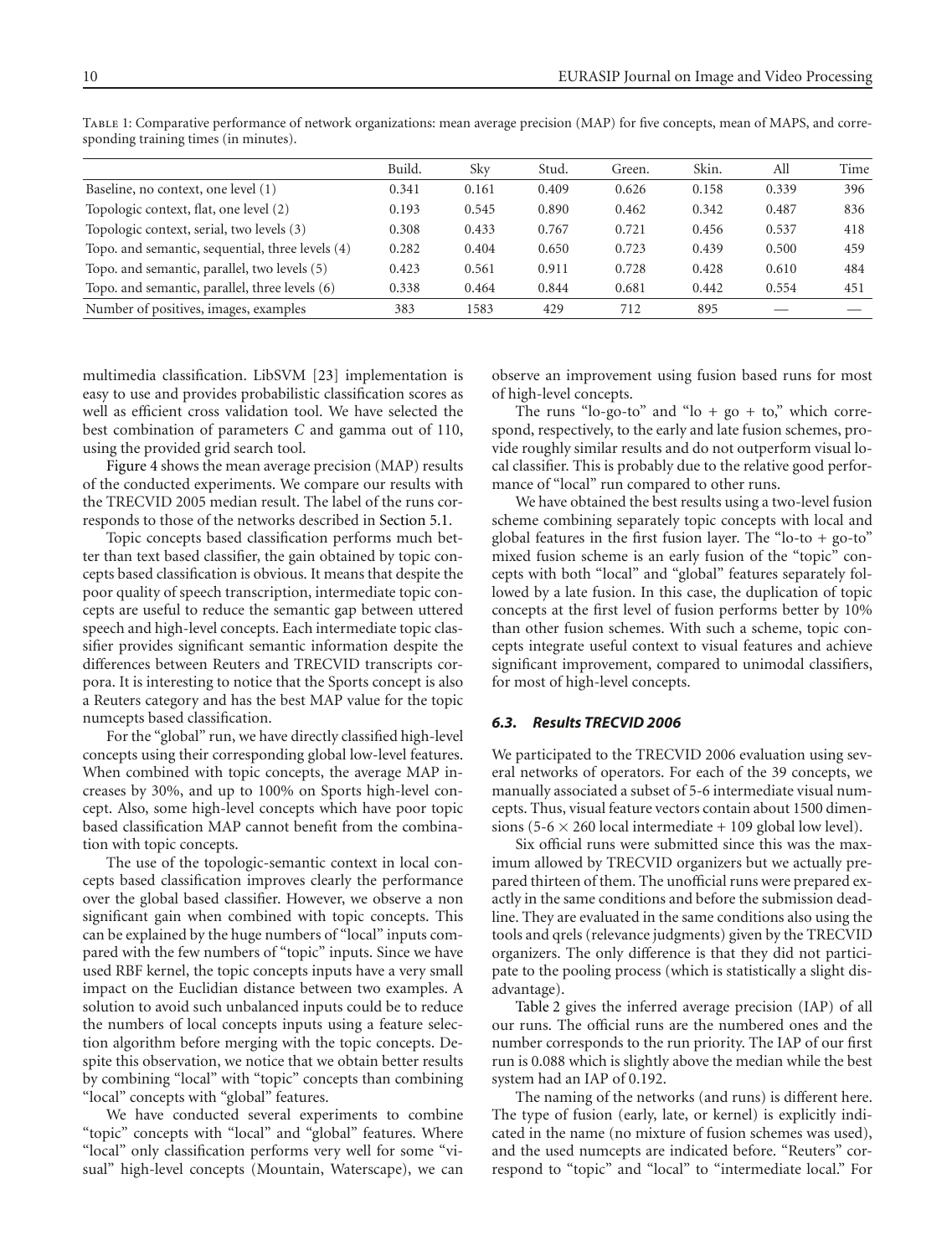

<span id="page-10-0"></span>Figure 4: Mean average precision of the 10 high-level concepts of TRECVID 2005.

<span id="page-10-1"></span>Table 2: Inferred average precision for the high-level feature extraction task; the dash means not within the official evaluation but evaluated in the same conditions.

| Number | Run                        | IAP    |
|--------|----------------------------|--------|
| 1      | Local-reuters-scale        | 0.0884 |
| 2      | Local-text-scale           | 0.0864 |
| 3      | Local-reuters-kernel-sum   | 0.0805 |
| 4      | Local-reuters-kernel-prod  | 0.0313 |
| 5      | Optimized-fusion-all       | 0.0674 |
| 6      | Local-reuters-late-context | 0.0753 |
|        | local-reuters-early        | 0.0735 |
|        | local-reuters-late         | 0.0597 |
|        | local-text-early           | 0.0806 |
|        | local-text-late            | 0.0584 |
|        | local                      | 0.0634 |
|        | reuters                    | 0.0080 |
|        | text                       | 0.0106 |
|        |                            |        |

kernel fusion, two combining functions were used and indicated after the fusion scheme. The "scale" fusion scheme is an early fusion scheme in which the normalization before the SVM tool is done in such a way that each modality is given a weight that compensate for the unbalanced number of components in the input vectors. Finally, an "optimized" run which is a selection by feature of the scheme that best performed for that feature in the training set. It corresponds to a network in which a final layer has been added in which the last operator is a multiplexer controlled by the performance result on the training set.

## *6.3.1. Unimodal runs*

We observe that the visual and text-based unimodal runs are very different in terms of accuracy; the visual-based classification is about 6 times better than the best text-based concept detection. This is probably due to the nature of the assessed concepts which seems to be hard to detect using text modality. This point is actually interesting for the evaluation of the ability of the various fusion schemes to handle such heterogeneous data. The features we want to merge lead to different accuracies and are also imbalanced regarding the number of input features.

#### *6.3.2. Classic early and late fusion schemes*

The two classical fusion schemes do not merge unimodal features similarly. While early fusion is able to outperform both unimodal runs, the late fusion scheme achieves poorer accuracy than the visual run. It might be due to the low number of dimensions handled by the stacked classifier. The early fusion scheme exploits context provided by all of the local visual features and the textual features. The gain obtained by such fusion means that those two modalities provide distinct kind of information. The merged features are, somehow, complementary.

## *6.3.3. Early based fusion schemes*

The gain obtained by the normalized fusion schemes is the most important compare to other fusion schemes. Processing the unimodal features by reequilibrating them according to the number of dimensions is determinant in order to significantly outperform unimodal runs. In such a way, despite the different number of dimensions, both the visual and textual modalities have the same impact on concept classification.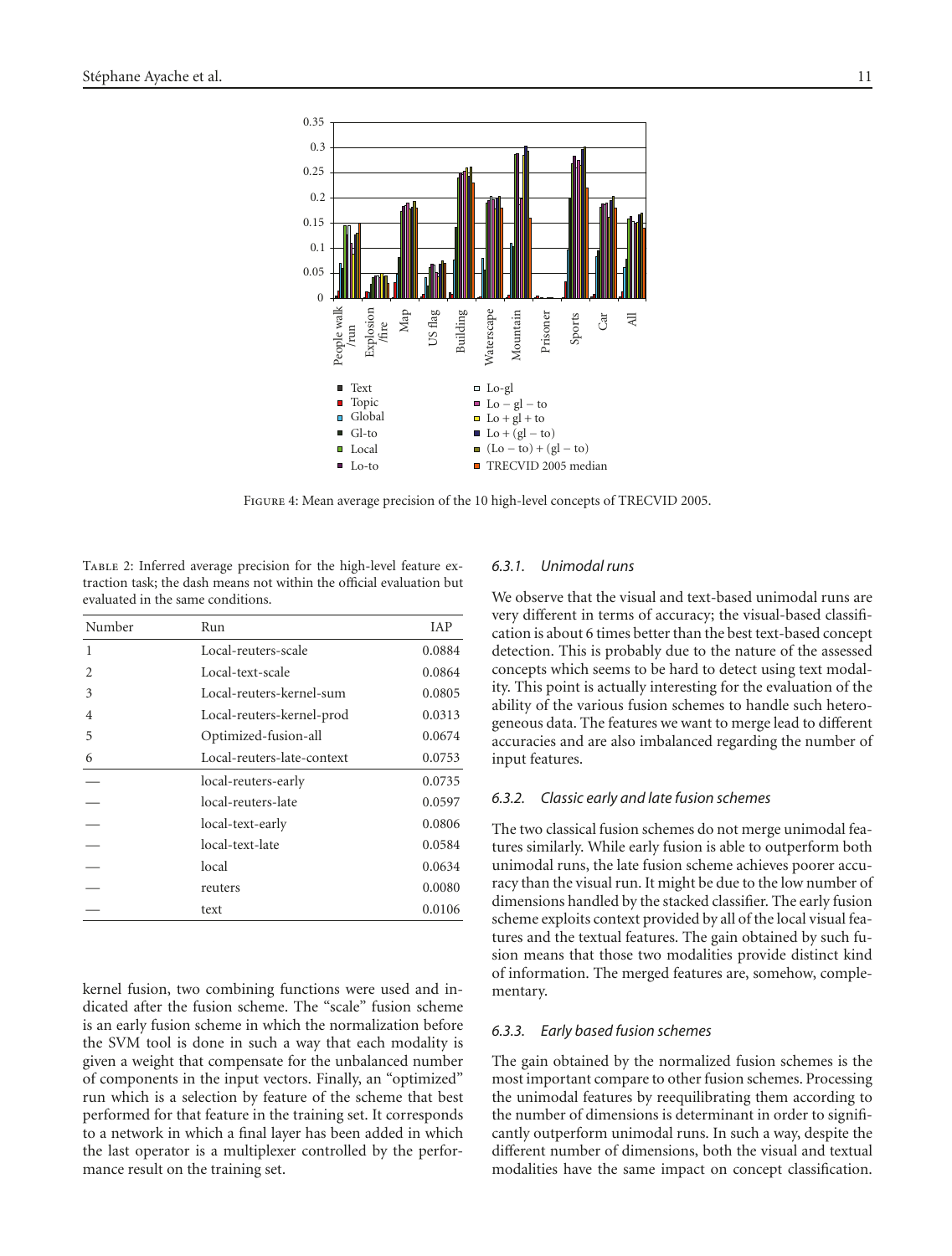This normalization process leads to a gain of almost 17% (in IAP) comparing to the classic early fusion scheme, which simply normalizes input in a common range, and 28% comparing to the better unimodal run.

The gain obtained by the kernel fusion scheme is less significant than the gain obtained by the normalized fusion run. However, when comparing to the classic early fusion, it seems that a combination using sum operator leads to better accuracy than multiplying kernels (which is somehow what the classic early fusion do). Furthermore, it is important to notice that the *σ* parameters are selected first by cross-validation on unimodal kernels and that we optimize then separately the linear combination. We can expect that an integrated framework which learns simultaneously  $\sigma_m$  ( $\sigma$  of modality *m*) and *wm* (weight of modality *m*) parameters should lead to better results.

#### *6.3.4. Contextual-late fusion scheme*

Contextual-Late fusion is directly comparable with the classical late fusion scheme. This fusion scheme take into account the context from the score of other concepts detected in the same shot. By doing so, the context from other concepts leads to a gain of 26%. Furthermore, we observe that the MIAP obtained using the late contextual fusion scheme is almost the same as the one obtained for the classical early fusion scheme. In order to go further in this study, it could be interesting to evaluate the impact of the number and/or accuracy rate of concepts used in the context.

We notice that both of unimodal runs lead to poorer accuracy than the median of TRECVID 2006 participants. This may be due to the basic and not so optimized features used in our experiments. However, the gain induced by the three fusion schemes presented in this paper lead to better accuracy than the median. We think that an optimization in the choice of descriptors for each modality could enhance the accuracy rate of both unimodal and multimodal runs.

## **7. CONCLUSION**

We have presented a framework for the design of concept detection systems for image and video indexing. This framework integrates in a homogeneous way all the data and processing types. The semantic gap is crossed in a number of steps, each producing a small increase in the abstraction level of the handled data. All the data inside the semantic gap and on both sides included are seen as a homogeneous type called *numcept* (covering from numbers to concepts). Similarly, all the processing modules between the various numcepts are seen as a homogeneous type called *operator*. Concepts are extracted from the raw signal using networks of operators operating on numcepts. These networks can be represented as data-flow graphs and the introduced homogenizations allow fusing elements regardless of their nature. Low-level descriptors can be fused with intermediate of final concepts.

This framework has been used to build a variety of indexing networks for images and videos and to evaluate many aspects of them. Using annotated corpora and protocols of the 2003 to 2006 TRECVID evaluation campaigns, we measured the benefit brought by the use of individual features, the use of several modalities, the use of various fusion strategies, and the use of topologic and conceptual contexts. The framework proved its efficiency for the design and evaluation of a series of network architectures while factorizing the training effort for common subnetworks.

As it is observed in the context of the TRECVID evaluation campaigns, the trend is to use such types of networks, to integrate as many features as possible, to use training sets as large and as rich as possible, and to design more and more sophisticated networks. Progress will continue to come with an increase in complexity, and this will be a challenge because of the combinatorial explosion of the possibilities of choosing and combining numcepts and operators. Learning operator networks via automatic generation and evaluation could be a good way of solving it. There will be a need for powerful tools for describing, handling, executing, and evaluating all these possible architectures. One possibility for that is to use the formalism of *functional programming* [\[11\]](#page-12-2) over numcepts and operators. This formalism already proved to be efficient for the description of graphs of operators in the field of image processing [\[12\]](#page-12-3).

## **ACKNOWLEDGMENTS**

This work has been supported by the ISERE CNRS ASIA-STIC project and the Video Indexing INPG BQR project.

## <span id="page-11-0"></span>**REFERENCES**

- <span id="page-11-1"></span>[1] G. Iyengar, H. J. Nock, C. Neti, and M. Franz, "Semantic indexing of multimediq using audio, text and visual cues," in *Proceedings of IEEE International Conference on Multimedia and Expo (ICME '02)*, Lausanne, Switzerland, August 2002.
- [2] G. Iyengar and H. J. Nock, "Discriminative model fusion for semantic concept detection and annotation in video," in *Proceedings of the 11th ACM International Conference on Multimedia (MULTIMEDIA '03)*, pp. 255–258, Berkeley, Calif, USA, November 2003.
- [3] A. Hauptman, R. V. Baron, M.-Y Chen, et al., "Informedia at TRECVID 2003 : analyzing and searching broadcast news video," in *Proceedings of the TREC Video Retrieval Evaluation (TRECVID '03)*, p. 15, Gaithersburg, Md, USA, November 2003.
- [4] M. R. Naphade and J. R. Smith, "On the detection of semantic concepts at TRECVID," in *Proceedings of the 12th ACM International Conference on Multimedia (MULTIMEDIA '04)*, pp. 660–667, New York, NY, USA, 2004.
- <span id="page-11-3"></span>[5] M. R. Naphade, "On supervision and statistical learning for semantic multimedia analysis," *Journal of Visual Communication and Image Representation*, vol. 15, no. 3, pp. 348–369, 2004.
- [6] T.-S. Chua, S.-Y. Neo, Y. Zheng, et al., "TRECVID 2006 by NUS-I2R," in *Proceedings of the TREC Video Retrieval Evaluation (TRECVID '06)*, Gaithersburg, Md, USA, November 2006.
- <span id="page-11-2"></span>[7] S. Ayache, G. Quénot, and S. Satoh, "Context-based conceptual image indexing," in *Processing of the IEEE International Conference on Acoustics, Speech and Signal Proceedings (ICASSP '06)*, vol. 2, pp. 421–424, Toulouse, France, May 2006.
- [8] C. G. M. Snoek, M. Worring, and A. G. Hauptmann, "Learning rich semantics from news video archives by style analysis,"